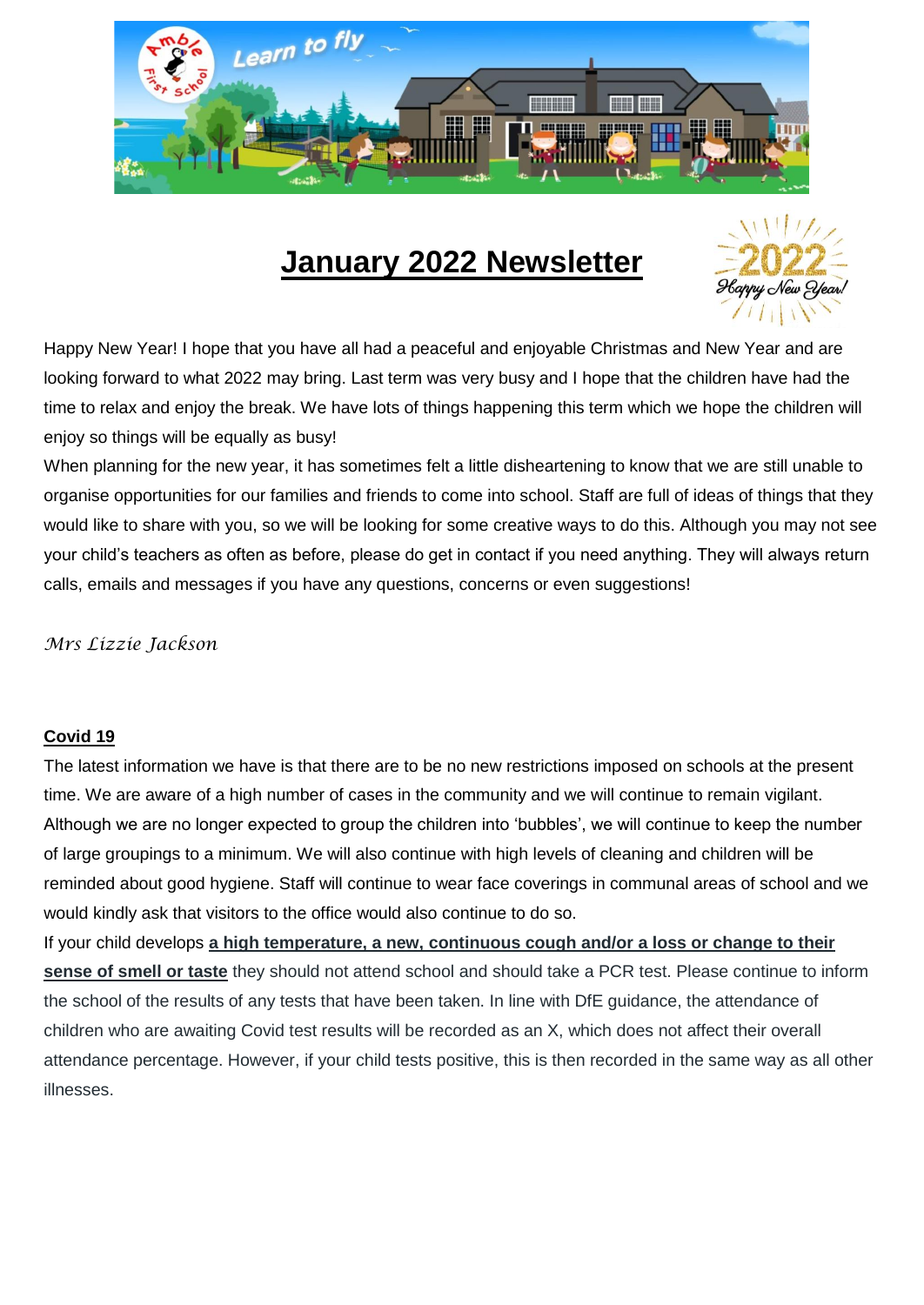#### **Reading**

At Amble First, we place a huge importance on the teaching of reading. It is important to us that our children not only learn to read but that they want to read. This year, we are investing heavily in our reading provision through staff training, purchasing of new resources and excitingly we await the arrival of our new reading hut, which will give our children the opportunity to enjoy a wide range of books and texts at break and lunchtimes should they wish.

Children will continue to come home with reading books which we hope you will find the time to share with them each day. Just 5 minutes every day can make a big difference. We will also be looking for further ways in which we can help to support families in developing their children's reading skills so please look out for these over the term.

Each half term, we will be introducing a new **reading challenge**! Look out for this starting the 10th January.

#### **Times Table Rockstars**

In the summer term, all children in Year 4 will take part in the Multiplication Tables Check, which is a statutory assessment to ensure that children have a secure recall of the times tables 2 to 12. In order to support our children with this, we

subscribe to the Times Tables Rockstars programme which gives children the opportunity to practise their recall using a simple app. All children have a log in for the app and we would strongly encourage them to practise as often as possible. It can take as little as 2 minutes to complete one of the challenges and it allows the children to collect points for their rockstar characters.

#### **Lifesavers**

Last term, the children took part in our first Money Day where we looked at 'where does our money come from?'. This half term we will be starting to look at 'how does money make us feel?'. Also, this term, we will be establishing our own

school bank! Some of our children will have the opportunity to apply for jobs as bankers and will undertake special training from the Lifesavers team. Following this, all of our children will be able to set up their own savings account. Each week they will be able to bring any money that they wish to save and will be issued with a savings book so that they can keep track of their money. Time to get saving for next Christmas!!

#### **Swimming lessons**

Year 3 will start swimming lessons on Friday 14th January. All children must bring suitable swimwear (onepiece swimwear for girls) and a towel in a bag as well as wear a warm coat for the journey. Parental contributions will be £4.00 per week which will cover part of the cost of the transport. The additional cost of transport and the cost of the lesson will be subsidised from the school PE budget as we recognise this is a key life skill. The payment is now set up on Eduspot (please let us know if you need your password reset).







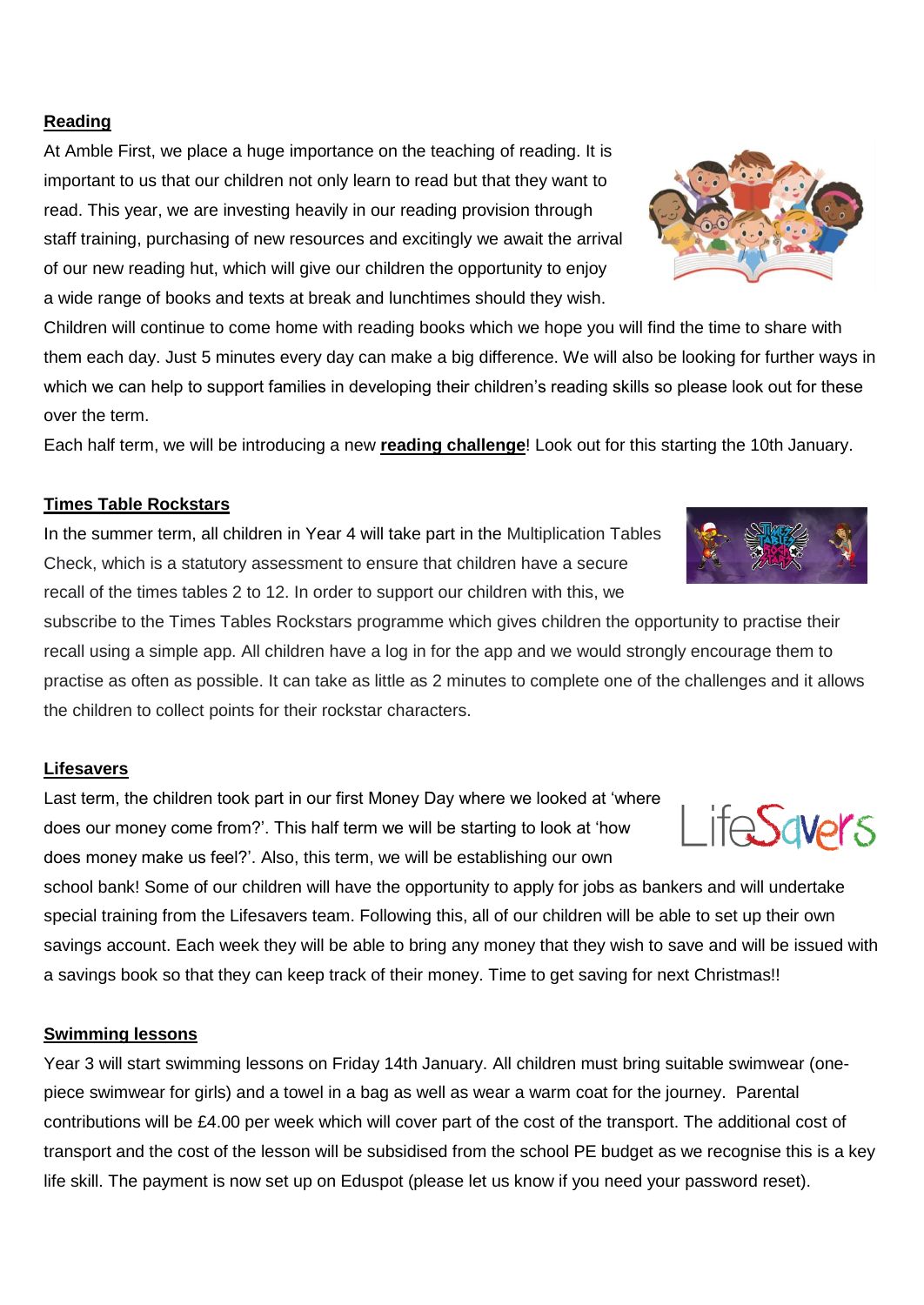#### **Year 4 Residential**

Please can you ensure that all payments for the forthcoming residential trip are paid through Eduspot. The payment dates are requested by the company and are not determined by school. If you have any difficulties in paying by the specified dates, please get in touch with us as soon as possible.

#### **Contact details**

Please can you ensure that if you change your contact number, work number, address or want to change your list of people on the contact list, that you let school know as soon as possible. If we need to get in contact with you for any reason, it is important that these details are up to date. If we

are unable to contact the first person on the contact list, then we will work our way through the other names and numbers. Therefore, if you would like to add or remove someone from this list, please let us know. Likewise, if your email address has changed or you find that you are not getting emails from school, please contact the office and we will sort this for you.

#### **PE**

A reminder that on PE days children are encouraged to come to school in their PE kits. This should consist of their school t-shirt and jumper, dark (black/grey/navy) joggers/shorts and suitable footwear. Earrings should not be worn on PE days.

PE days this term are:

- **Reception** Wednesday and Thursday
- Year 1 Wednesday and Thursday
- **Year 2** Tuesday and Wednesday
- **Year 3** Monday and Friday
- **Year 4** Monday and Friday

## **E-safety**

Some of our children may have received new devices for Christmas this year and you might be wondering about the best way to ensure that they are using these safely. Increasingly children are watching videos online and sometimes they come across content which is unsuitable.

Having a conversation with your child is the best way to find out exactly what they are watching. Here some questions you can ask to start a conversation:

- What videos have you watched online recently? Do you have a favourite? Why is it your favourite?
- Apparently, most children and young people watch videos online now, rather than on  $TV i$ s this true for your friends?
- Do you have a favourite YouTuber or online creator? What do you like about their videos?

Visit<https://www.thinkuknow.co.uk/> and look for tips on how be safe when watching videos.